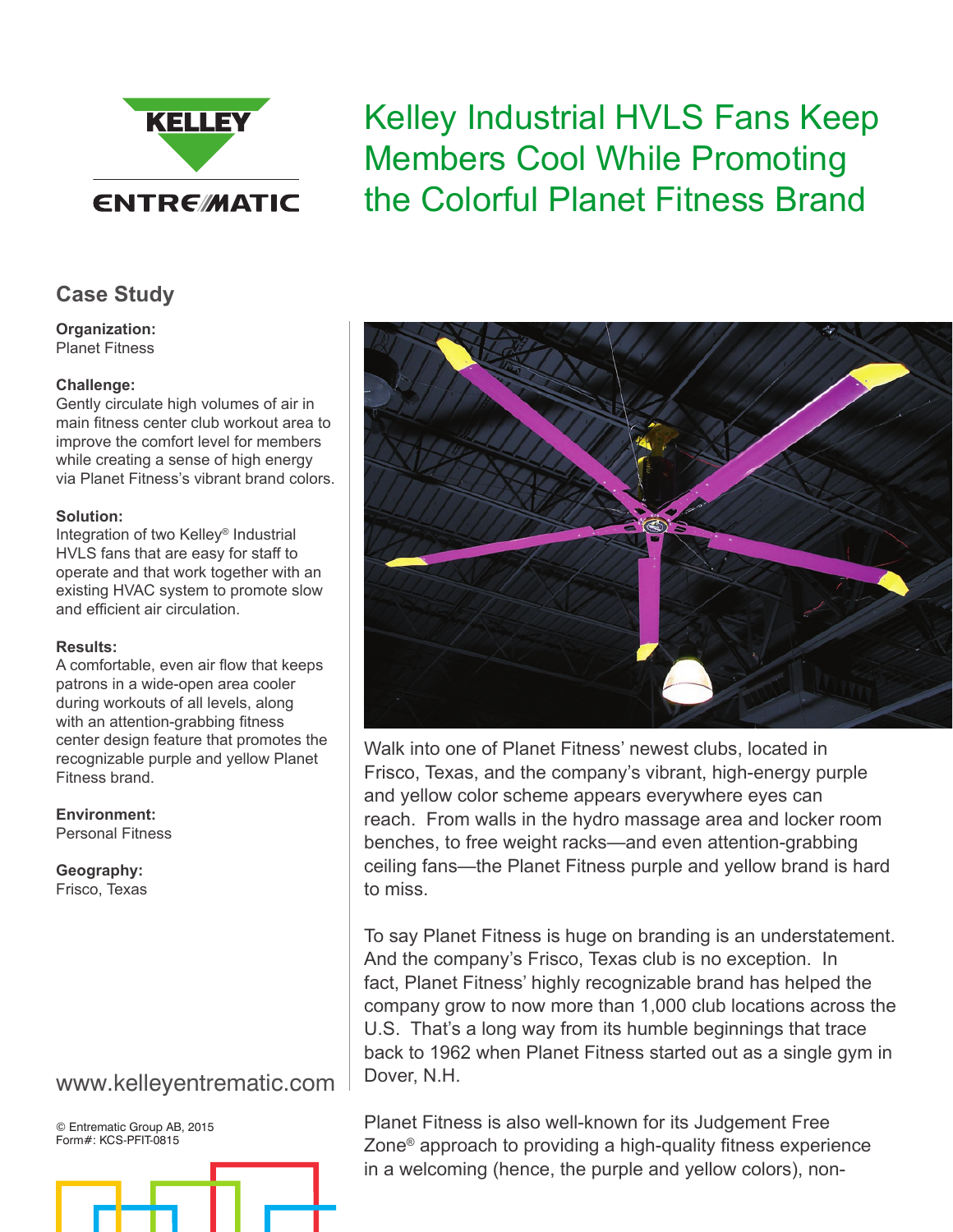

intimidating and community-minded environment. Planet Fitness clubs are designed to appeal to a broad audience, including first-time and occasional fitness center users. To maximize membership longevity, all Planet Fitness clubs place a strong emphasis on keeping their valued members comfortable and satisfied at all times.

### **Comfort is crucial to successful club operation**

Key to maintaining a high comfort level for all Planet Fitness members is proper air temperature and circulation. While every club member has his or her own tolerance level for warmth and humidity, each Planet Fitness club strives to maintain a workout environment that appeals to as wide a spectrum of members as possible.

While Texas is famous for its sweltering summer season, during which daily high temperatures can range in excess of 100 F, there's no room for such a temperature extreme inside a Planet Fitness club. Planet Fitness' Frisco, Texas club, which opened in spring 2015, strives to maintain a steady indoor temperature of under 74-75 F. The club accomplishes this through its HVAC system along with two Kelley® Industrial HVLS (high volume, low speed) 5-blade fans located at opposite ends of the main workout area.

Planet Fitness clubs are also well known for their wide-open interior workout space. The two 14-foot diameter Kelley Industrial HVLS fans are optimally sized for the Frisco application so that they move just the right volume of air while turning at a slow rate of speed. The slow fan speed ensures that air is circulating in such a manner that it doesn't disturb members during their workout experience. With the club open 24 hours a day, the fans are in constant use and only turned off to clean the fans' blades.

"The fans prominently feature the Planet Fitness purple and yellow colors and are

*"We're quite pleased with how well the fans increased air flow to help keep the inside temperature at an acceptable level during our A/C outage. The fans really came to the rescue." – Skylar Offutt, Club Manager, Planet Fitness, Frisco, Texas*

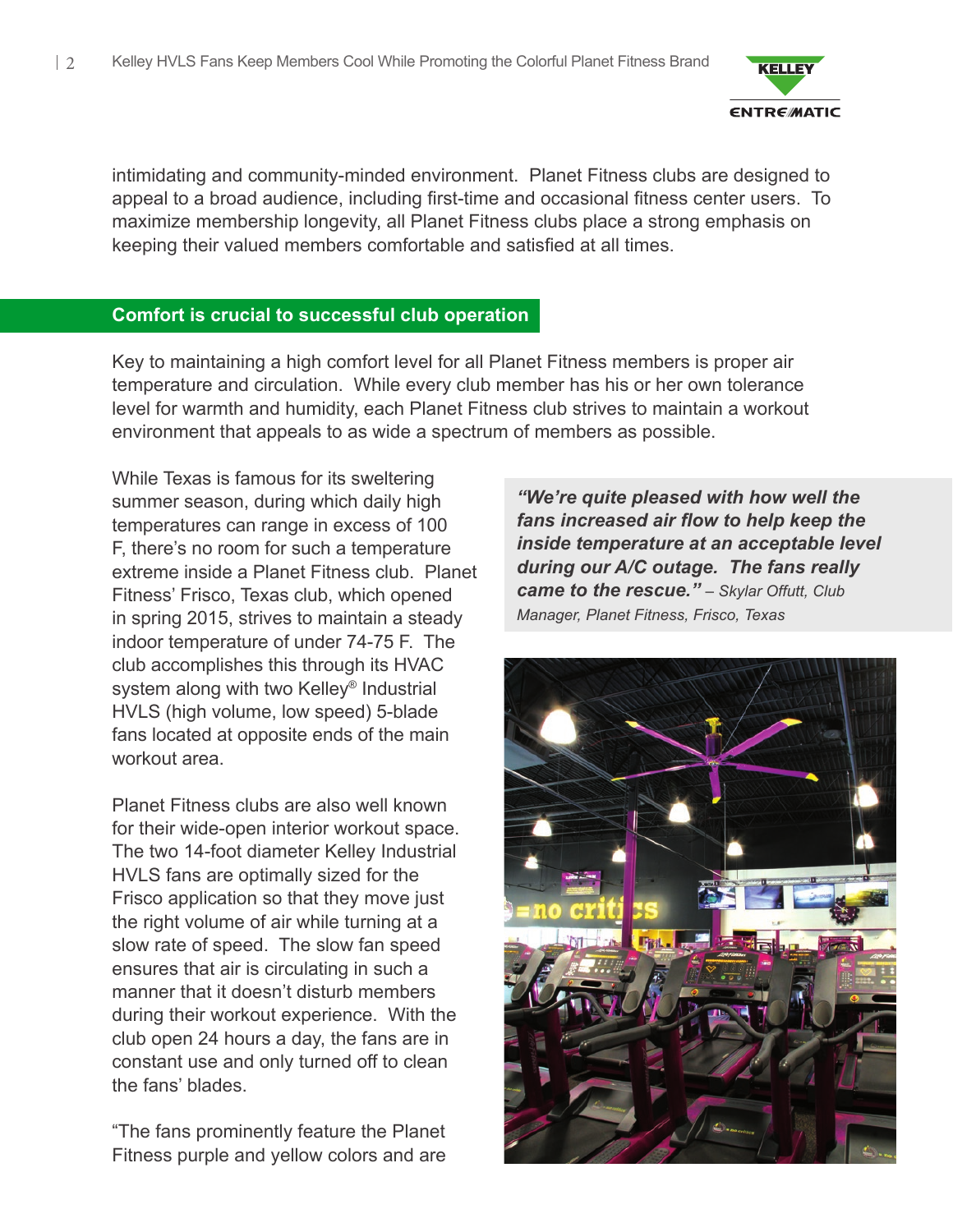

one of the club's features new members first comment on because they're so large and stand out against our black ceiling," said Skylar Offutt, Club Manager, Planet Fitness. Each of the Kelley Industrial fan motor housings and blades are painted purple, while each end of the motor housing sports a yellow stripe and the blades' winglets are painted yellow for a dramatic visual effect while the fans are turning. For a finishing touch, each fan blade hub displays the familiar Planet Fitness "thumbs up" gear-shaped logo for additional brand recognition.

Working closely with Dan Linder, HVLS Fan Sales Manager, Entrematic and distributor Tim Keck of The Miner Corporation on the Kelley Industrial fans project, Planet Fitness also had to meet local fire safety code requirements. The Industrial fans are linked in to the club's fire suppression system, and as a result, the fans will shut off automatically if the sprinkler system is activated.

**"The fans are painted Planet Fitness purple and yellow and are one of the club's features new members first comment on because they're so large and stand out against our black ceiling."** *– Skylar Offutt, Club Manager, Planet Fitness, Frisco, Texas*

## **Kelley HVLS fans to the rescue**

Offutt, who previously managed two Planet Fitness clubs, has been managing the Frisco, Texas club since it opened and was actually instrumental in helping select the club's location. Offutt related a recent HVAC and plumbing maintenance issue that his club experienced when it needed to shut down its two air conditioners for a week. During that time period, when daily outdoor high temperatures were reaching in excess of 90 F, he was able to make a slight adjustment in the fans' speed and the added air flow helped to compensate for the lack of air conditioning in order to keep club members cool and comfortable.

"We're quite pleased with how well the fans increased air flow to help keep the inside air temperature at an acceptable level during our A/C outage," Offutt explained. "The fans really came to the rescue."

Regarding ease of operation, Offutt noted that he's primarily responsible for all fan settings and speed adjustments. His previous experience managing other Planet Fitness clubs included operating big fans from another vendor. "With those fans, the controls were difficult to use and would often fall into strange modes unexpectedly that made it difficult to change speeds and to even start and stop the fans," Offutt pointed out. "Bottom line, they were complex to use compared to our Kelley fans which have an easy-to-use touch screen and basically only require four simple buttons to operate."